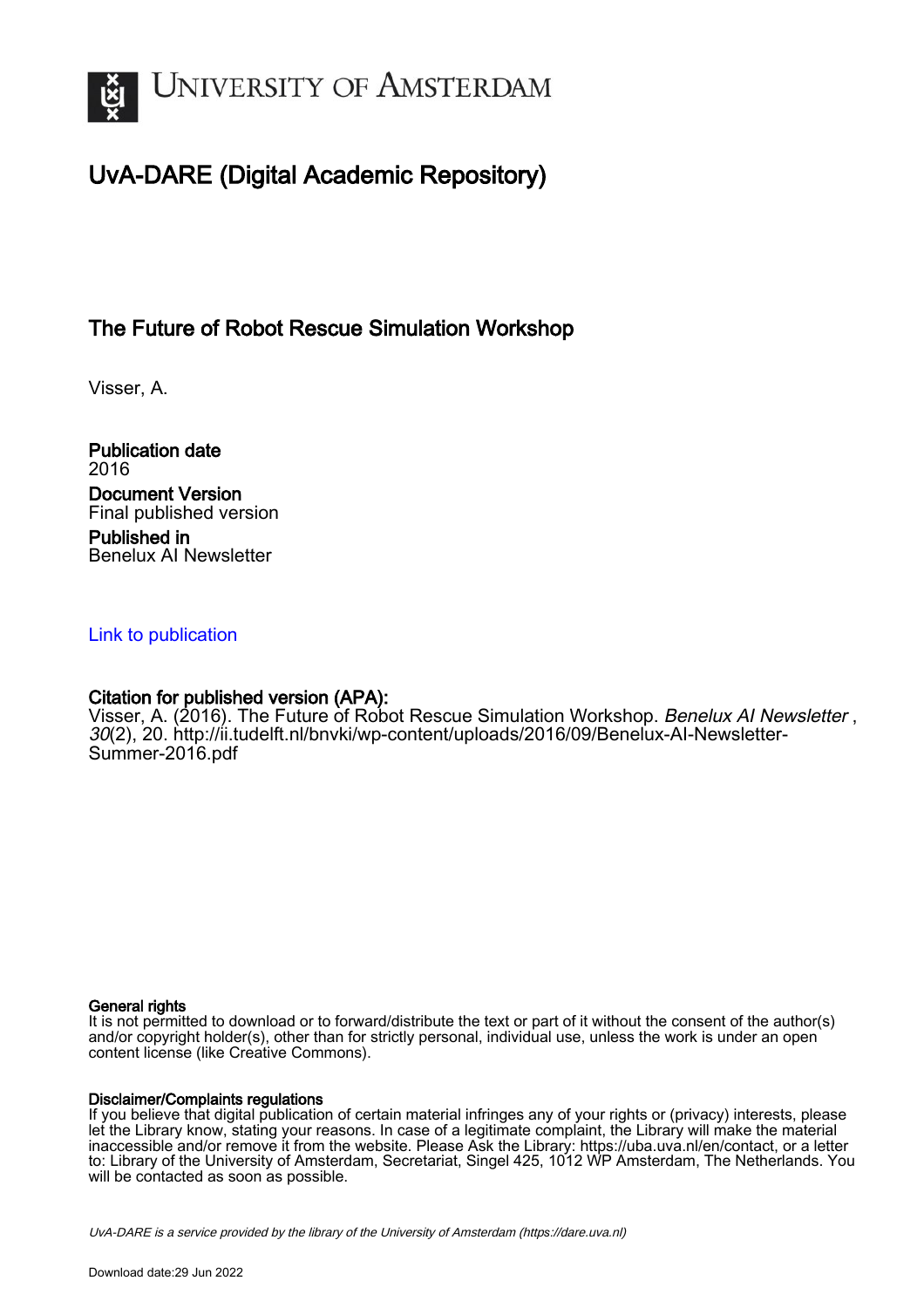# Benelux A.I. Newsletter

AI and Robotics



SUMMER 2016 EDITION (No. 2, VOL. 30)